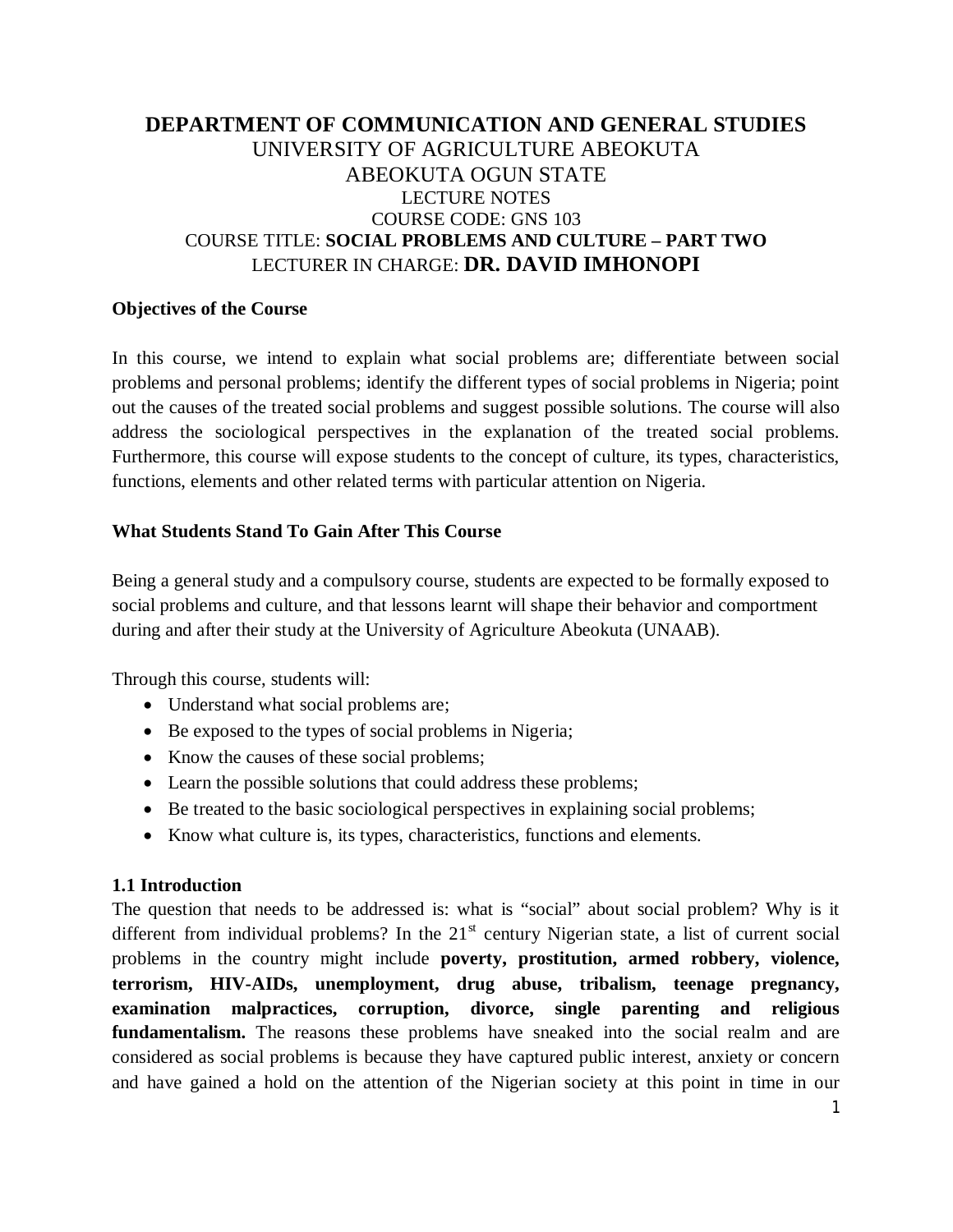historical development. It is important to say that what is a social problem in one society may not necessarily be a social problem in another society. For instance, what commands public attention in Germany, the USA, UK or China is likely to be different in at least some respects to what is a current social problem in Nigeria. It is also true that if we look back at earlier historical periods in Nigeria, only some of the listed current social problems would be visible then. For example, HIV-AIDs, Terrorism, Cybercrime and Single Parenting, among others, are becoming social problems in Nigeria because they have captured social attention and concern.

# **1.2. What then is a social problem?**

Social problem, like every social concept, has been defined in various ways and arising from different sociological perspectives. However, the following definitions will aid students' understanding of what social problem is.

- Social problem simply is a problem that poses a threat to the well-being, survival, continuity, health and prosperity of a society.
- Social problems are widespread and intense worries that collectively demand leadership, social attention and intervention.
- A social problem is recognised as a condition that has been "incorporated into a community's or organisation's agenda for action."
- A social problem is a phenomenon that disturbs society, prompts for social action and intervention and that requires government's response.
- A social problem is a behavior or circumstance that is not regarded as desirable, acceptable and normal within a group or community. It is regarded as deviations from community or societal standards e.g. prostitution, corruption, terrorist acts, armed robbery activities, and others.
- Social problems are "social" because they have social causes and consequences and treating them requires changes in social behavior e.g. HIV-AIDs, prostitution, child abuse and trafficking, etc.
- A social problem is a social condition that a segment of society views as harmful to members of society and in need of remedy.

# **1.3. Sociological Perspectives on Social Problems**

As we hinted earlier, there are sociological perspectives that try to explain what social problem is from their own particular viewpoint. Here we will treat the following:

- Functionalist Perspective
- Conflict Perspective
- Interactionist Perspective
- Feminist Perspective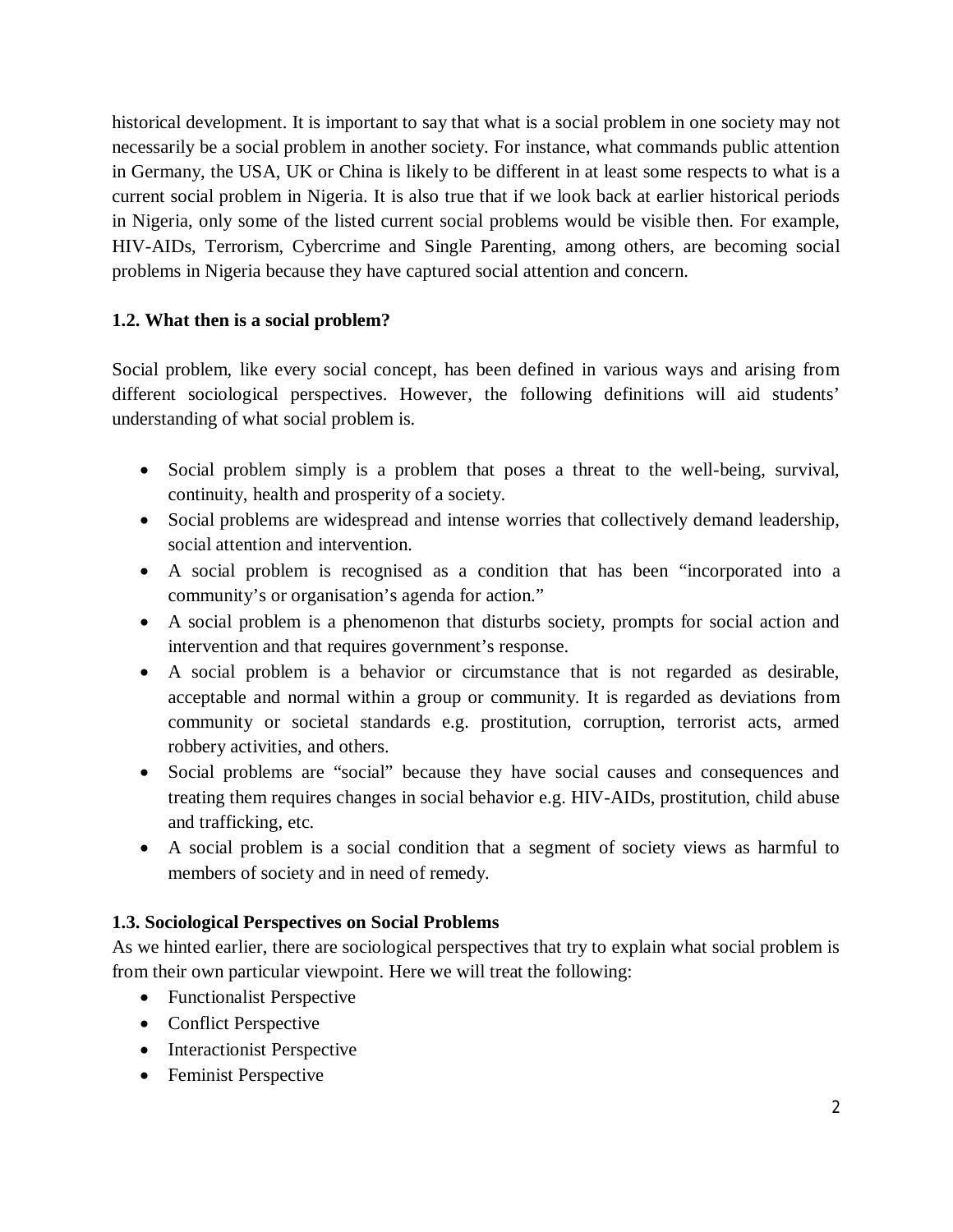#### **The Functionalist Perspective**

From the functionalist viewpoint, social problems are functional in the society. Simply put, functionalists see social problems as serving a function in society. For instance, crime, as a social problem, can engender solidarity in a group or society to fight it. Besides, crime is the reason we have the Police force, paramilitary and other security agencies who are employed to checkmate the threat crime poses in the society. Without crime and criminals, therefore, these people will lose their jobs.

#### **Conflict Perspective**

Conflict theorists view the problems in society as being the uneven outcome of competition among various interest groups for limited resources. This struggle takes many forms, often pitting more powerful groups, with little concern for general social interests, against less powerful, but directly affected groups. For instance, political violence is instigated by powerful forces in the society to enforce their selfish and "particularistic" desire on the general interest of members of society. Additionally, in Nigeria, tribalism has become a vehicle for the expression of ethnic dominance in particular areas in society. Many political leaders will seek to promote the welfare and interests of the ethnic group they represent as against the general well-being of the country.

#### **Interactionist Perspective**

Focusing on how people "subjectively" define reality, interactionists examine how values, shared expectations, and perceptions apply to social problems in a society. This means that social problems can be interpreted to be so based on the values of a people, their individual perceptions and expectations. For instance, another man's terrorist is another man's freedom fighter or martyr. Another good example is that some people in Africa and in some parts of the world still believe that HIV-AIDs does not exist and that it is a mere ploy by the West to deny African people the pleasures they can derive from sexual activities.

#### **Feminist Perspective**

Feminists view society as being structured along gender lines. Thus, according to this theory, women and girls are victims of the different social problems that exist in society. For instance, feminists believe that war is caused by men but that women, girls and children bear the negative consequences more than men. Furthermore, the feminist theory canvasses that even concerning the issue of poverty, the society is masculinised and gendered in such a way that women are the ones that suffer most, are jobless, lack education and training and suffer from family violence.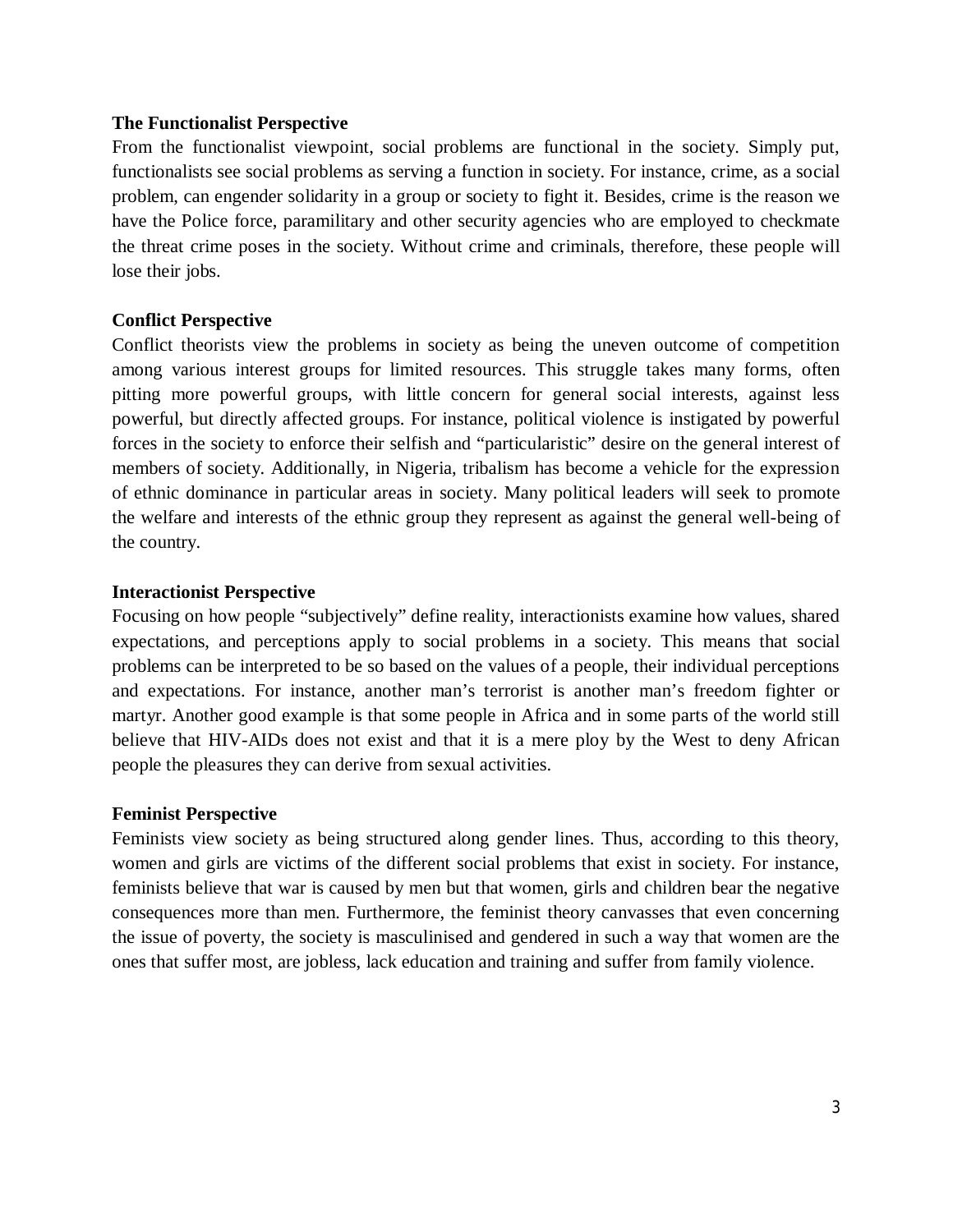| S/N | <b>Social Problems</b>         | Individual problems            |
|-----|--------------------------------|--------------------------------|
| 1.  | They are social in nature      | They are individual in nature. |
|     | because they affect a group or |                                |
|     | a great number of people.      |                                |
| 2.  | are of social<br>They          | are of individual<br>They      |
|     | consequences and magnitude     | consequences and magnitude     |
| 3.  | Most times, they demand        | They may not necessarily       |
|     | government or community        | require<br>government          |
|     | response.                      | intervention.                  |
| 4.  | Could pose a threat<br>to      | May only pose a threat to an   |
|     | society's survival, health and | individual's well-being.       |
|     | well-being.                    |                                |
| 5.  | in social<br>Requires change   | Requires change in personal    |
|     | behaviour.                     | behaviour.                     |

## **1.4. The Differences Between Social Problems and Personal Problems**

## **1.5. Types of Social Problems with Particular Attention on Nigeria**

The list of social problems in Nigeria is as follows:

- Poverty
- Prostitution
- Armed robbery
- Violence
- Examination malpractices
- Terrorism,
- HIV-AIDs,
- Unemployment,
- Drug abuse,
- Crime,
- Tribalism,
- Teenage pregnancy,
- Examination malpractices,
- Corruption,
- Divorce,
- Single parenting
- Religious fundamentalism
- Rural-Urban Drift
- Illiteracy, and others.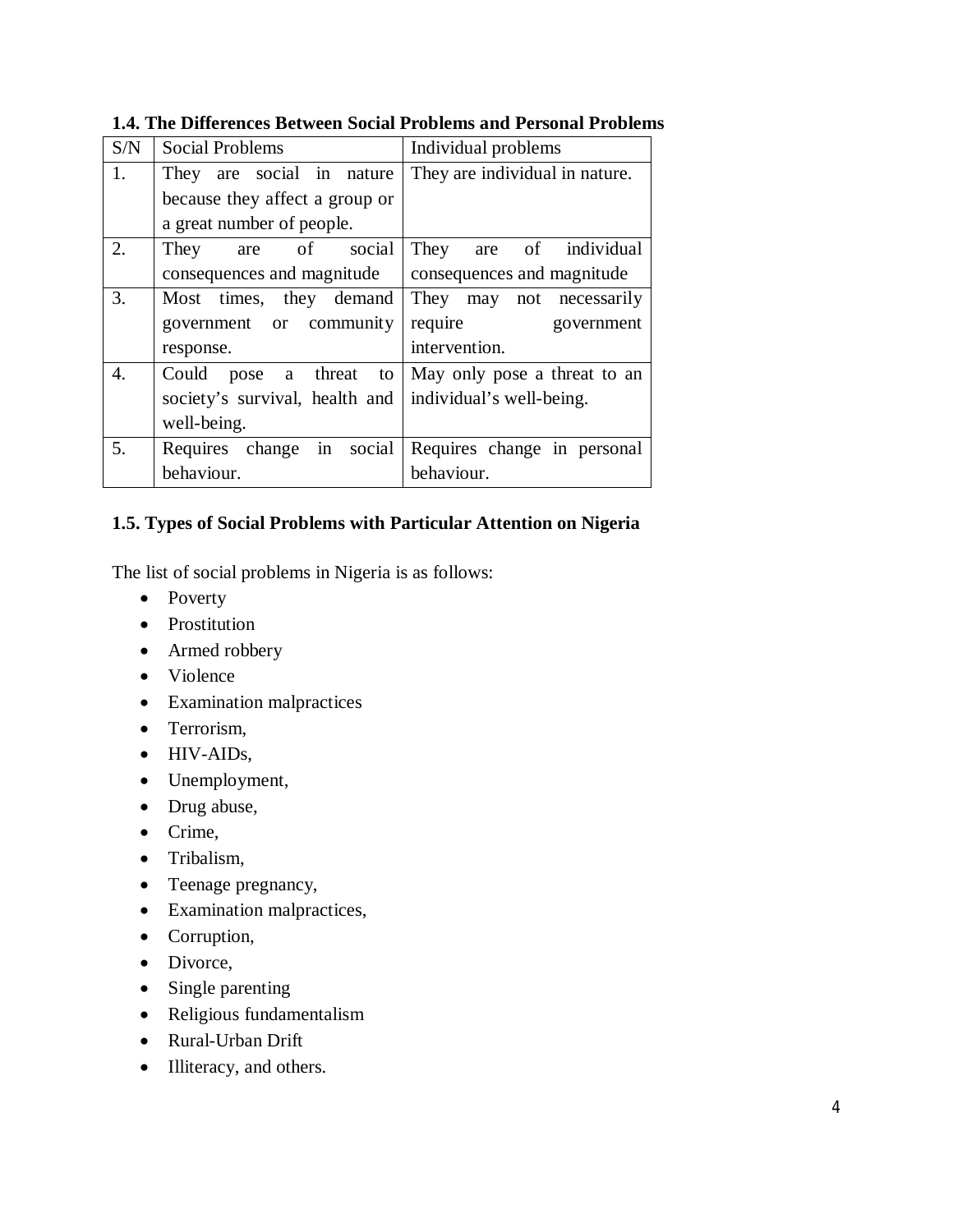A few of these have been explained in brevity for the understanding of students. They are as follows

• *Poverty* – is the deprivation from the basic necessities of life.

# **Causes**

- Lack of education/illiteracy
- Political corruption
- Lack of national and individual planning
- Mismanagement of resources
- Lack of training and job/financially viable skills, etc.

# **Solutions**

- National and Individual Planning
- Proper management of state and individual resources
- Principled leadership committed to citizens' welfare
- Education and literacy
- Acquisition of job and financially viable skills
- *Prostitution* the act of engaging in sexual intercourse in exchange for money or offering another person for such purposes.

# **Causes**

- Lack of education/illiteracy
- Child Trafficking
- Poverty
- Unemployment
- Social stigmatization e.g. social outcasts

# **Solutions**

- Education and literacy
- Teaching victims job and economically viable skills
- Creation of employment for victims and women in the society
- Legal Prohibition and punishment of offenders, sponsors and pimps
- *Armed robbery* this is a criminal act that involves the use of dangerous weapons to dispossess innocent citizens of their legitimately acquired possessions.

# **Causes**

- Lack of education/illiteracy
- Frustration
- Unemployment
- Bad company
- Get-rich-quick syndrome, etc.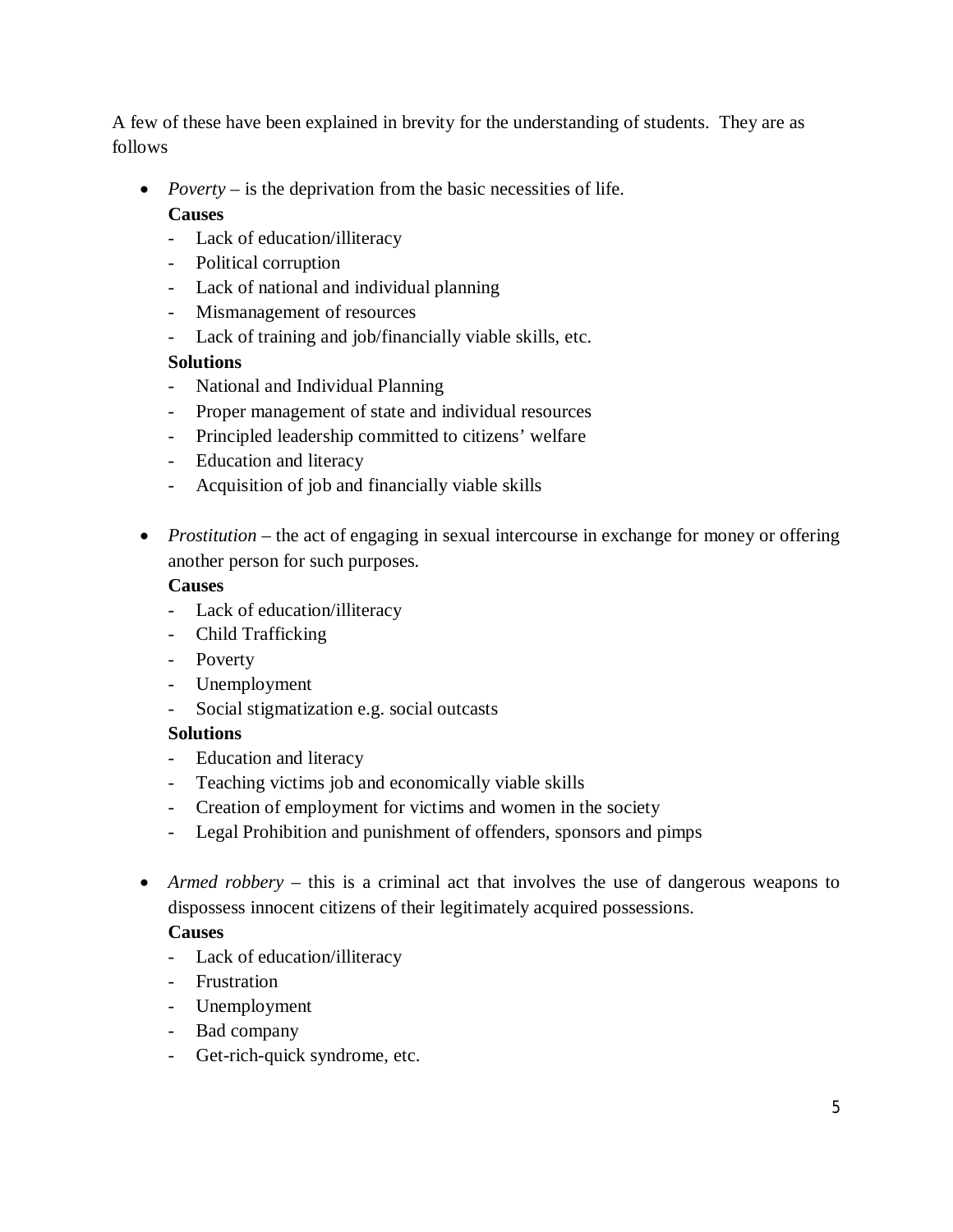## **Solutions**

- Education
- Moral suasion by religious leaders and institutions
- Adequate and uncompromising policing and security frameworks
- Parental responsibility
- Adequate punishment of offenders
- Job creation schemes
- *Violence* the use of physical force to injure somebody or damage something.

# **Causes**

- Criminal minded individuals
- Social inequality
- Political interests and motivation
- Ethnic considerations
- Resource squeeze

#### **Solutions**

- Adequate security of lives and property
- Social equality
- Popular participation and rule
- Welfare of citizens
- Equilibrium in the distribution or allocation of resources
- *Terrorism* extreme violence or threat of violence that could harm innocent people involving such acts as kidnapping, bombing (suicide bombing inclusive), assassination and plane hijack, carried out for political or other purposes/reasons.

#### **Causes**

- Criminal minded individuals
- Political groups and interests
- Religious or political fundamentalism
- Injustice and social inequality
- Marginalisation and political and economic exclusion
- Porous border security

#### **Solutions**

- Effective border patrol and security
- Political inclusion and popular rule
- Responsive and responsible leadership
- Welfare of citizens
- Equilibrium in the distribution or allocation of resources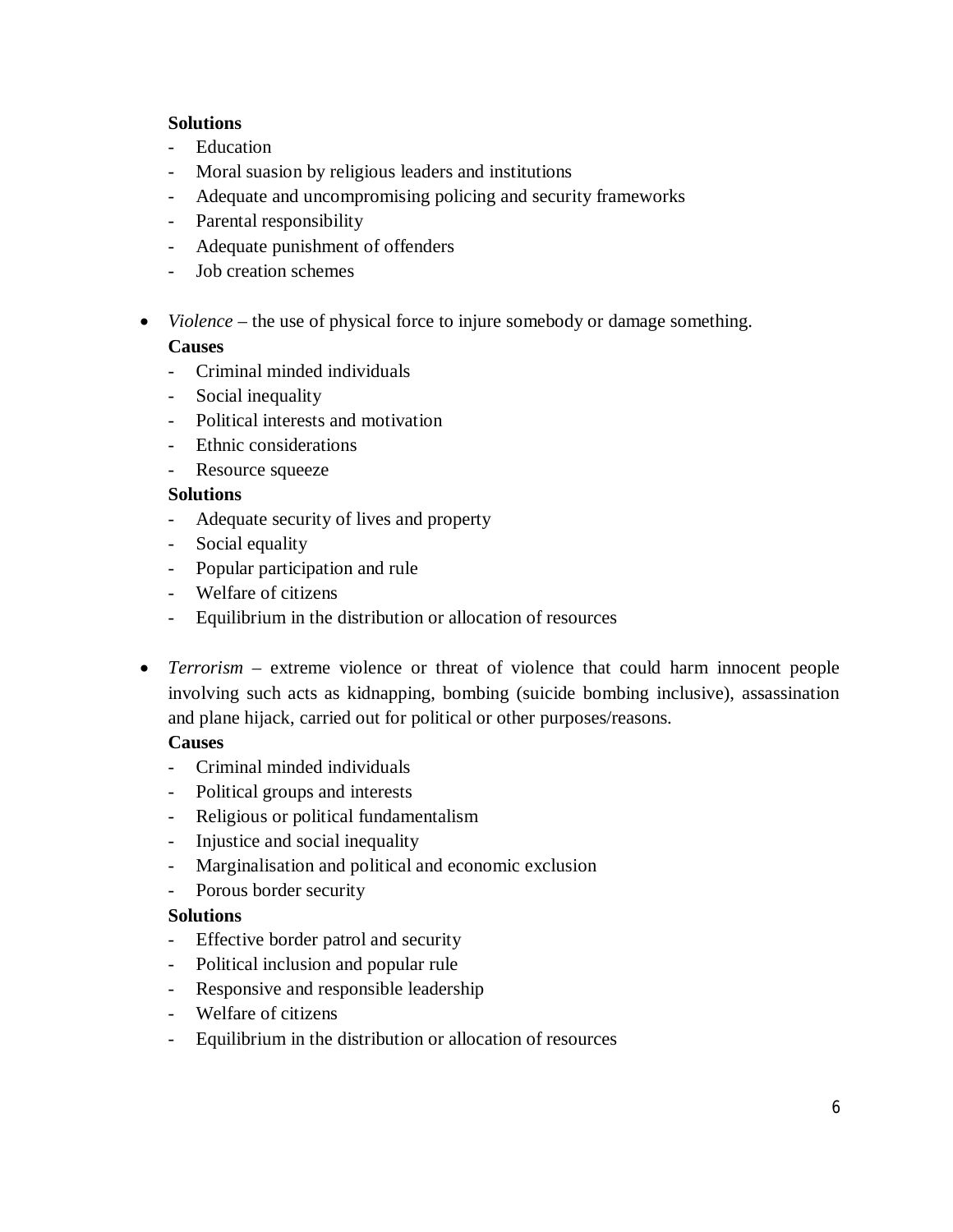- *HIV-AIDs* this stands for Human Immunodeficiency Virus-Acquired immune deficiency. HIV is a virus disabling immune system which causes or leads to AIDS. **Causes** 
	- Indiscriminate and unprotected sex with a victim or victims
	- Use of infected needles, pins, razors or other sharp objects
	- Contact with infected blood products
	- Transfusion of infected blood

# **Solutions**

- Health education
- Sexual Abstinence/Use of condoms
- Sexual faithfulness to one's partner
- Sterilisation of needles, pins and razors used in the hospital
- Screening of blood and blood products
- *Examination malpractices* these are practices that fall below the required standards acceptable for passing examinations and involve the use of external materials, the use of "mercenaries" or impostors and other malpractices that help a student or students to pass their examinations.

## **Causes**

- Laziness of students
- Lack of study
- Parental negative influence
- Fallen social morals and values
- Fallen standards of education
- Corrupt teachers and education officials

# **Solutions**

- Promotion of morality and values in the society and educational institutions
- Meritocracy
- Parental guidance and example
- Hard work and personal responsibility
- Reforms in educational institutions

# **2.0 Culture**

We have always known culture as the way of life of a people. Culture is a universal phenomenon as every society has its own cultural stock to which its members subscribe to, identify with and are identified by. In Nigeria with different tribes and ethnic groups, each of these groups has its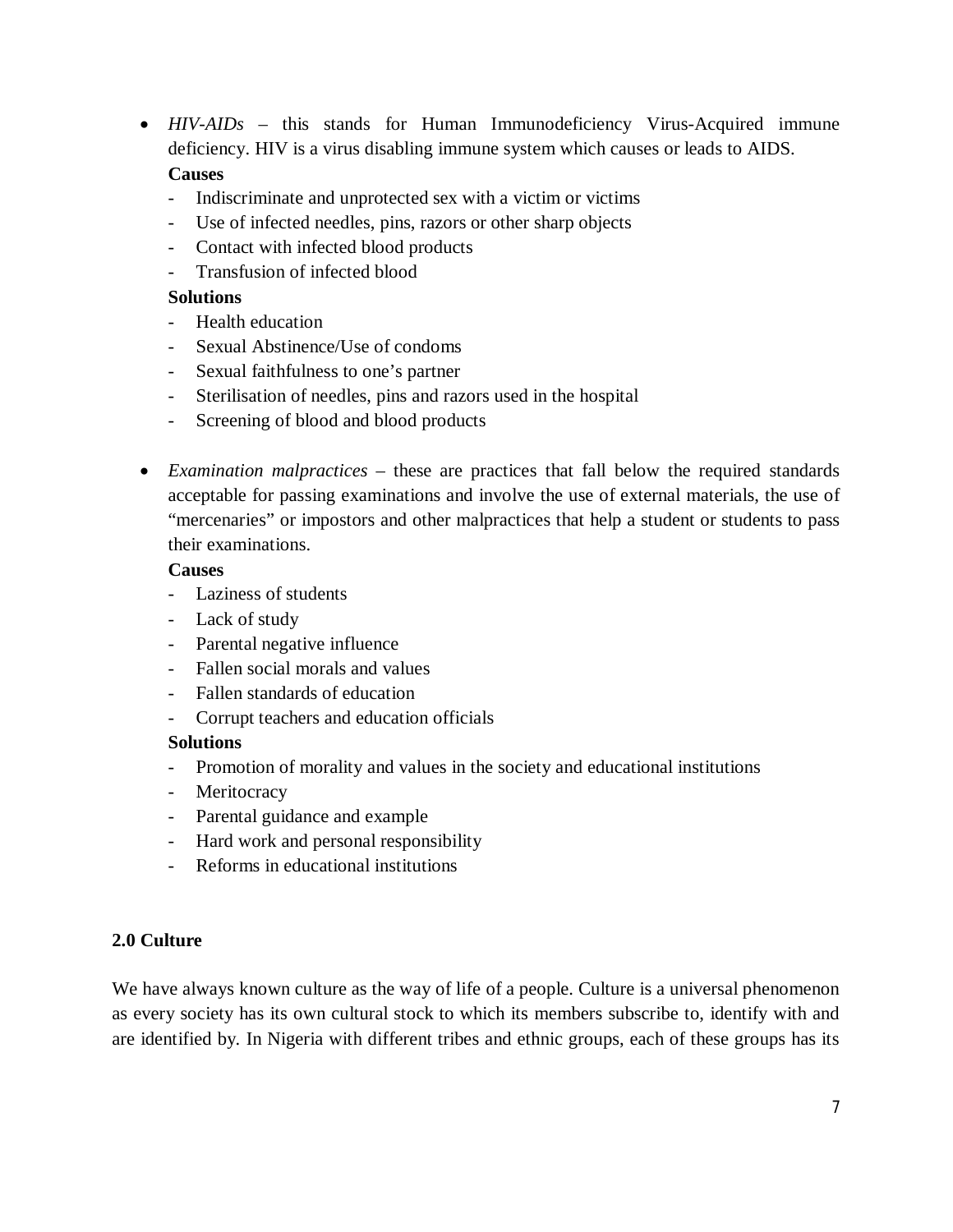own culture with regards to family life, marriage, belief system, religion and custom, among others.

# **2.1 What is Culture?**

The main approaches to the culture definition are general. The essence of a sociological approach to the study of culture definition is, firstly, the disclosure of societal relationships and regularities of the functioning of and development of culture and, secondly, to identify its social functions. Culture in sociology is regarded primarily as a collective and ubiquitous concept. Culture is a term that has many different meanings. However, the following are various ways culture has been defined.

- Culture is the set of shared attitudes, values, goals, and practices that characterises an institution, organization, group or society.
- Culture has also been defined as an integrated pattern of human knowledge, belief, and behaviour that depends upon the capacity for symbolic thought and social learning.
- Culture is considered to be group-specific behaviour that is acquired, at least in part, from social influences. Here, group is considered to be the species-typical unit, whether it be a troop, lineage, subgroup, or so on.
- Culture is a community's customs, rituals and belief systems developed over time.
- Culture means the whole complex of traditional behavior which has been developed by the human race and is successively learned by each generation.
- Culture can also mean the forms of traditional behavior which are characteristic of a given society, or of a group of societies, or of a certain race, or of certain area, or of a certain period of time.
- Culture is the socially transmitted knowledge and behavior shared by some group of people.

# **2.2 Types of Culture?**

There are two types of culture: material culture and non-material culture.

Material culture is that aspect of culture that we can see and handle e.g. chair, book, biro, table, clothes, bag, drums, etc.

Non-material culture is that aspect of culture that cannot be seen or touched e.g. values, customs, beliefs, folklore, etc.

# **2.3 Characteristics of Culture**

1. Culture is universal.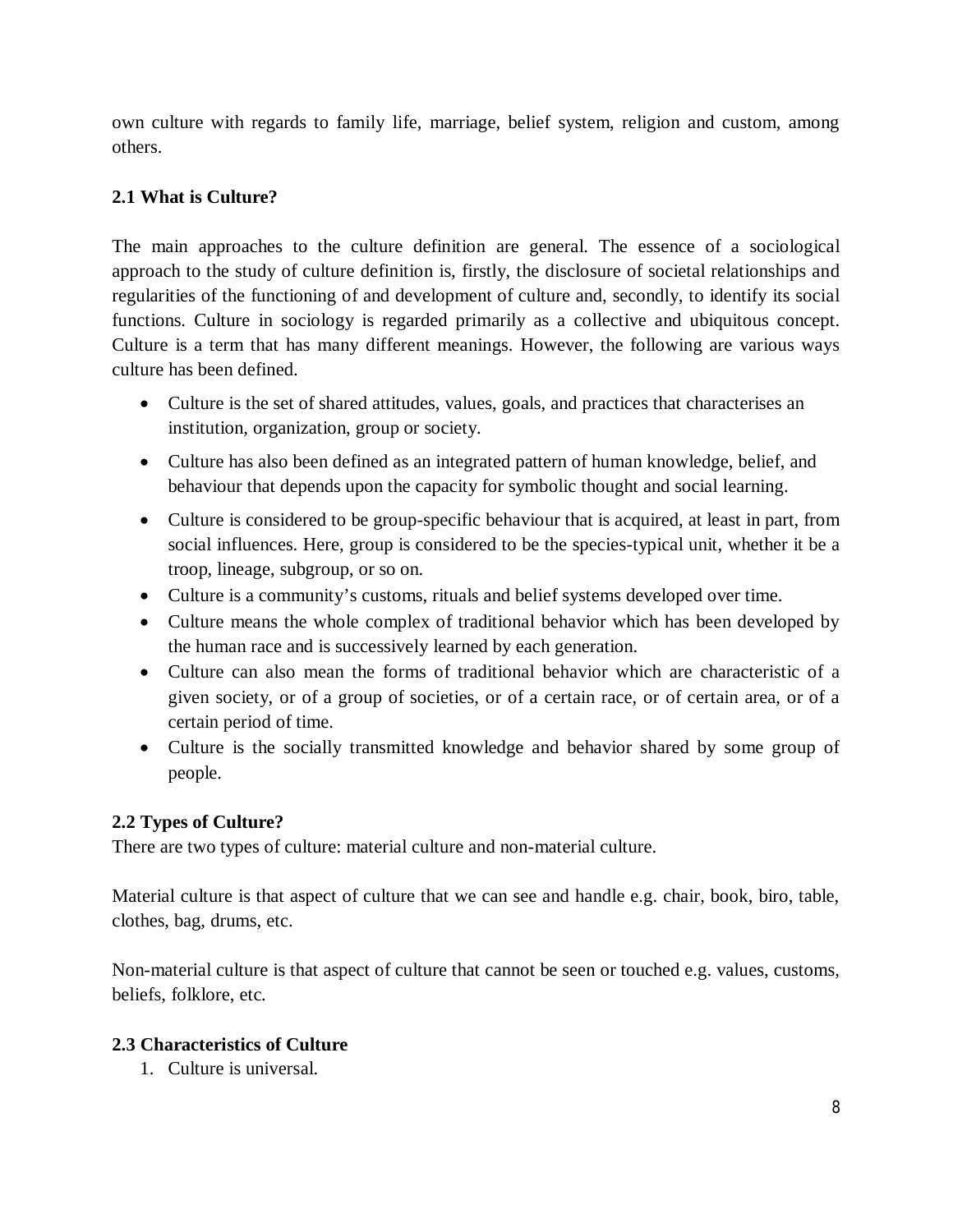- 2. Culture is not inborn; it is shared and learnt.
- 3. Culture is dynamic.
- 4. Culture is transferable from one generation to another.
- 5. Culture is overt and covert. It is divided into material and non-material aspects.
- 6. Culture is symbolic: It is based on the purposeful creation and usage of symbols; it is exclusive to humans.

# **2.4 Elements of Culture**

- 1. Customs
- 2. Language
- 3. Symbols
- 4. Folkways
- 5. Mores
- 6. Norms
- 7. Values
- 8. Laws

## **2.5 Functions of Culture**

- 1. Culture determines how people behave and live.
- 2. It differentiates one society from another.
- 3. It ensures and guarantees the continuity of society.
- 4. It aids uniformity among certain groups of people in the society.

#### **2.6 Other Concepts in Culture**

- 1. Ethnocentrism this stands for the situation when a group or individual feels their material or non-material culture is better than others e.g. when a Yoruba man feels his dressing is better than those from other tribes.
- 2. Sub-culture is a distinctive culture shared by a group within a larger society e.g. Igbo culture is a sub-culture to the general culture in the Nigerian society.
- 3. Cultural relativism this is the uniqueness of the culture of a group which contains peculiar pattern of behaviour which may seem alien to people from other cultural background. For instance, the beating of grooms in the Fulani culture as a test of courage, fearlessness and masculinity falls into this group.
- 4. Culture shock this is the psychological and social maladjustment at micro or macro level that is experienced for the first time when people encounter new cultural elements such as new things, new ideas, new concepts, seemingly strange beliefs and practices e.g. mini skirt, terrorism, suicide bombers, exposure of women's breasts in the public, etc. are examples of cultural shock to some people in Nigeria.